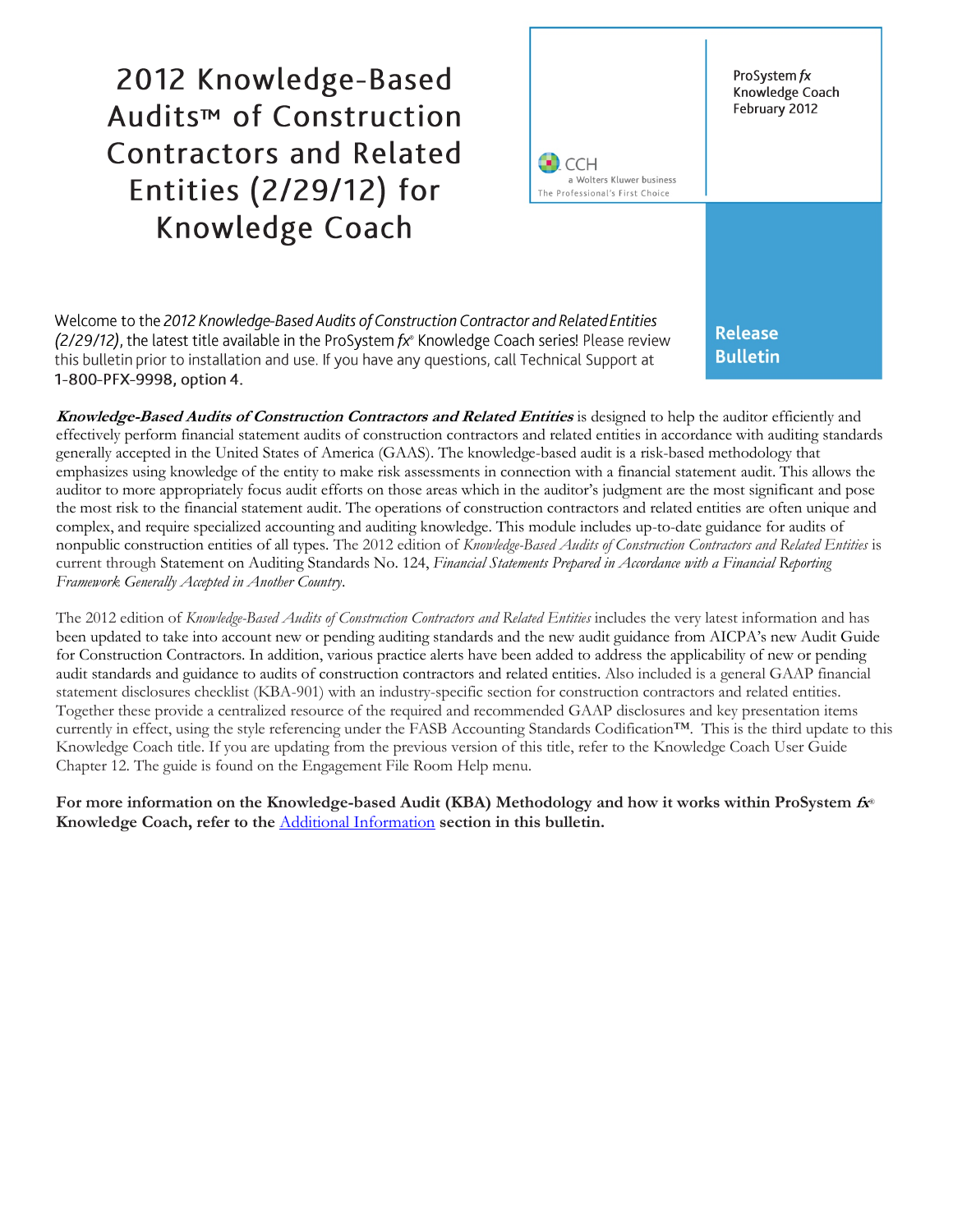# **WORKPAPER UPDATES AND ROLL FORWARD NOTES**

### Important Note for Customers updating binders from 2010 or 2011 Knowledge Based Audits of Construction **Contractors and Related Entities**

We advise you to install Knowledge Coach 1.10.5 before updating to the 2012 Knowledge Based Audits of Construction Contractors and Related Entities. Knowledge Coach 1.10.5 will ensure that rows and sub-rows are not hidden in your updated content. For more information on Knowledge Coach 1.10.5, and the tables and rows where this issue can occur when updating to 2012 Construction Contractors and Related Entities, review the Release Notes and associated Knowledge Base article at the following link: [http://support.cch.com/updates/KnowledgeCoach/.](http://support.cch.com/updates/KnowledgeCoach/) If you plan to update before updating to Knowledge Coach 1.10.5, please review the Knowledge Base article section called "How can I prevent rows from being hidden during content update?" for best practices to avoid triggering the missing sub-rows.

Also, please note the important roll forward notes for preparing your 2011 binders for roll forward where noted below. Review the notes carefully, as we have noted potential data loss for tables in the following workpapers:

- KBA-901 Financial Statement Disclosure Checklist
- AID-201 Non Audit Services Independent Checklist
- KBA-103 Significant Matters

### **General Roll Forward Note:**

You must be the current editor of all Knowledge Coach workpapers to update to the latest content during roll forward, and you must be the current editor upon opening the updated workpaper for the first time to ensure you see the updated workpaper.

# **Audit Programs (AUDs):**

- AUD-201 Audit Program: Additional Audit Procedures for an Initial Audit Engagement was updated to clarify issues such as predecessor auditor's documentation, as well as completed and uncompleted contracts. New practice points have also been added.
- AUD-801 Audit Program: Cash through AUD-819 Audit Program: Share-Based Payments have been updated to include additional industry-specific substantive procedures.
- AUD-809 Audit Program: Payrolls and Job Costing (of Payroll) and Other Liabilities was updated to address new ASU 2011-09 on multiemployer plan issues.
- NEW AUD-819 Share-Based Payments has been added to help the auditor gain sufficient appropriate audit evidence for risk related to share-based payments.
- NEW AUD-905 Audit Program: Consideration of Omitted Procedures after the Report Date is designed to help the auditor consider and address the importance of omitted procedures that may have been necessary at the time of the audit; document procedures performed subsequent to the date of the audit report; determine the appropriate course of action in the circumstances; and document the auditor's conclusions.
- NEW AUD-906 Interim Review Program-Review of Interim Financial Information has been added to help the auditor document procedures performed during the quarterly reviews of interim financial information and a conclusion as to whether there are any material modifications that should be made to the interim financial information for it to conform to the applicable financial reporting framework.

# **Practice Aids (AIDs):**

- AID-201 Nonaudit Services Independence Checklist has been updated with new practice points and examples.
	- $\circ$  Important Roll Forward Note: We have noted potential data loss in the 2011 version of this title. If you wish to retain the answers in the following tables, please review the release notes and instructions for the Knowledge Coach Update 2.27.12 for 2011 KBA Construction Contractors found here: <http://support.cch.com/updates/KnowledgeCoach/>
		- Section I: Nature of NonAudit Services Provided
			- Section III: Conclusion: both tables
- NEW AID-703 Control Testwork Template is designed to help the auditor in performing tests of the operating effectiveness of internal controls.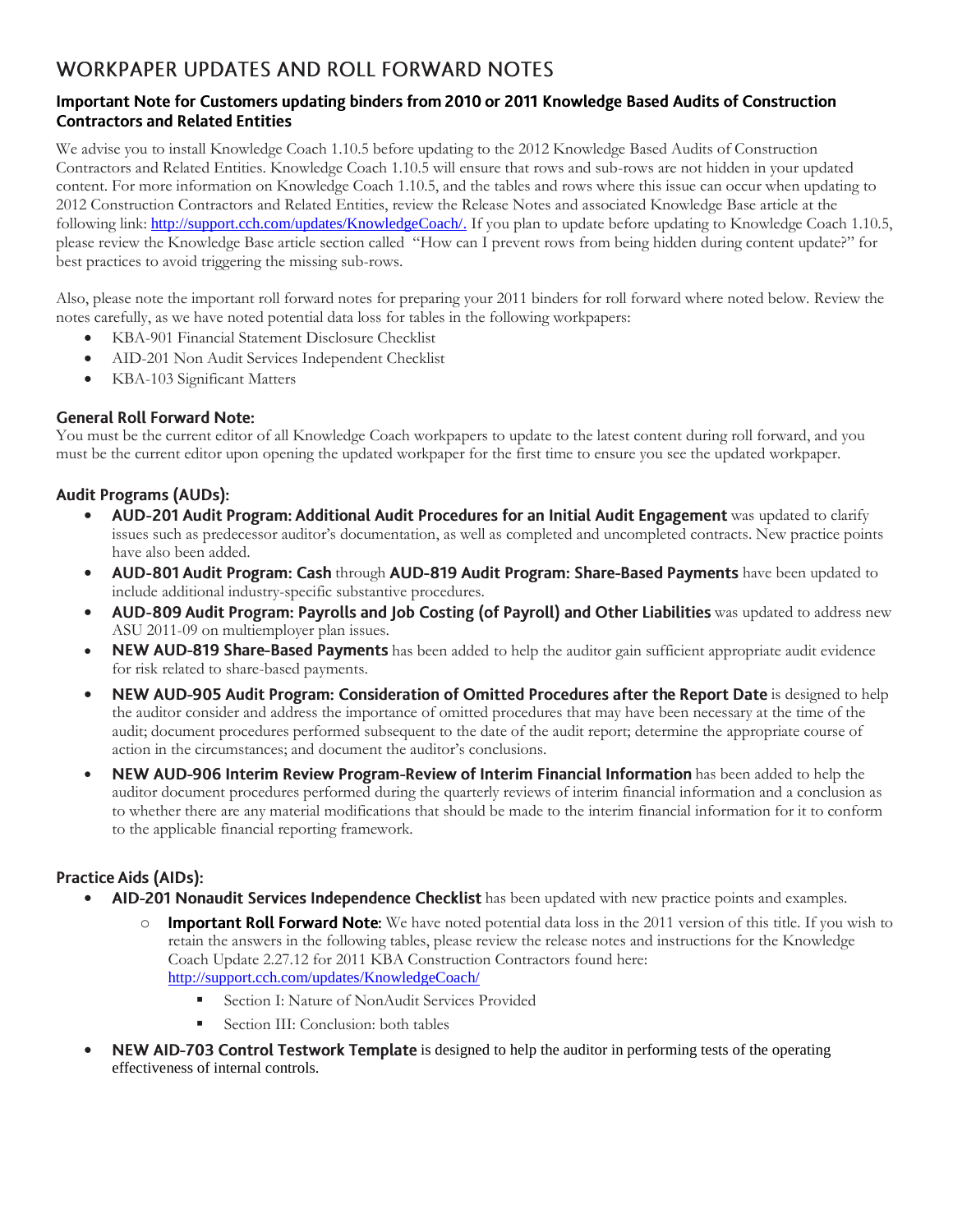NEW AID-704 Summary Control Testing Plan is designed to aid in the documentation of the auditor's plan for testing the operating effectiveness of internal controls.

### Knowledge-Based Audit Documents (KBAs):

- KBA-103 Significant Matters Review of significant accounting estimates has been moved to a separate workpaper.
	- o If you are updating from the 2010 *Knowledge-Based Audits TM of Construction Contractors and Related Entities*, note that the Significant Matters table in KBA-103 *Significant Matters* has been separated into two tables to more clearly document significant findings or issues in accordance with Statement on Auditing Standard No. 103 (AU 339) *Audit Documentation*. As a result of this change, information originally entered into the 2010 Significant Matters table in previous versions will not be included on update.
	- $\circ$  Important Roll Forward Note: We have noted potential data loss in the 2011 version of this title. If you wish to retain the answers in the following table, please review the release notes and instructions for the Knowledge Coach Update 2.27.12 for 2011 KBA Construction Contractors found here: <http://support.cch.com/updates/KnowledgeCoach/>
		- Section II: Review of Significant Estimates table
- $\bullet$ KBA-104 Evaluating and Communicating Internal Control Deficiencies
	- o If you are updating from the *2010 Knowledge-Based Audits TM of Construction Contractors and Related Entities*, note that there is not a separate table for "other matters" in KBA-104 *Evaluation and Communication of Internal Control Deficiencies*. Content in the description column of the other matters table from previous versions will be moved to the Significant Matters table in KBA-103 on update. Other answers from the 2010 Other Matters table will not be included on update.
- NEW KBA-106 Review of Significant Estimates is a new foundation workpaper that has been designed to aid auditors in performing and documenting the review of significant estimates. Once your binder is rolled-forward or updated, you will need to insert this workpaper into your binder.
	- o The Review of Significant Estimates table has moved from KBA-103 *Significant Matters* to the new workpaper KBA-106 *Review of Significant Estimates*. Content in the Review of Significant Estimates table will move from previous versions to the new table in KBA-106. To ensure data updates correctly, insert KBA-106 *Review of Significant Estimates* into your updates binder after roll forward.
- KBA-201 Client/Engagement Acceptance and Continuance Form has been revised and includes a new question for fixed price contract job fade.
- KBA-202 Engagement Continuance Form/KBA-201 Engagement Acceptance and Continuance Form have been combined to create new KBA-201 Client/Engagement Acceptance and Continuance Form.
	- $\circ$  **Roll Forward Note:** If you are updating from the 2010 *Knowledge-Based Audits* <sup>TM</sup> of Construction Contractors and *Related Entities*, note that KBA-202 *Engagement Continuance Form* was replaced by KBA-201 *Engagement Acceptance and Continuance Form* in the 2010 version*.* Any risks and findings added to the KBA-202 *Engagement Continuance Form* of the 2010 Knowledge-Based Audits of Construction Contractors and Related Entities title will be included in the findings table of the KBA-201 *Engagement Acceptance and Continuance Form of 2012 Knowledge-Based Audits of Construction Contractors and Related Entities*. Other added data will no longer be available.
		- **IMPORTANT NOTE:** To ensure data updates correctly, insert the 2010 version of KBA-201 *Engagement Acceptance Form* is in your 2010 binder **BEFORE** you update to 2012 *Knowledge-Based Audits*TM of Construction *Contractors and Related Entities.* If you perform the update through the Update all Knowledge Coach Workpapers menu option and you want to keep this workpaper for reference, ensure you create a backup of the binder or a copy of the workpaper before you update.
- KBA-302 Understanding the Entity and Its Environment has been updated with additional factors for auditor consideration.
- $\bullet$ KBA-403 Understanding Activity-Level Controls: Revenue; Contracts, Retentions, and Accounts Receivable; and Cash Receipts through KBA-411 Understanding Activity-Level Controls: Financial Reporting and Closing **Process** – A new column was added to document testing of operating effectiveness of controls.
	- **Roll Forward Note:** Since no data will be kept in excel workpapers when replaced with latest content, you may want to set the roll forward properties to "Include in roll forward" for this workpaper and manually add the new column so that your previous work is kept on roll forward.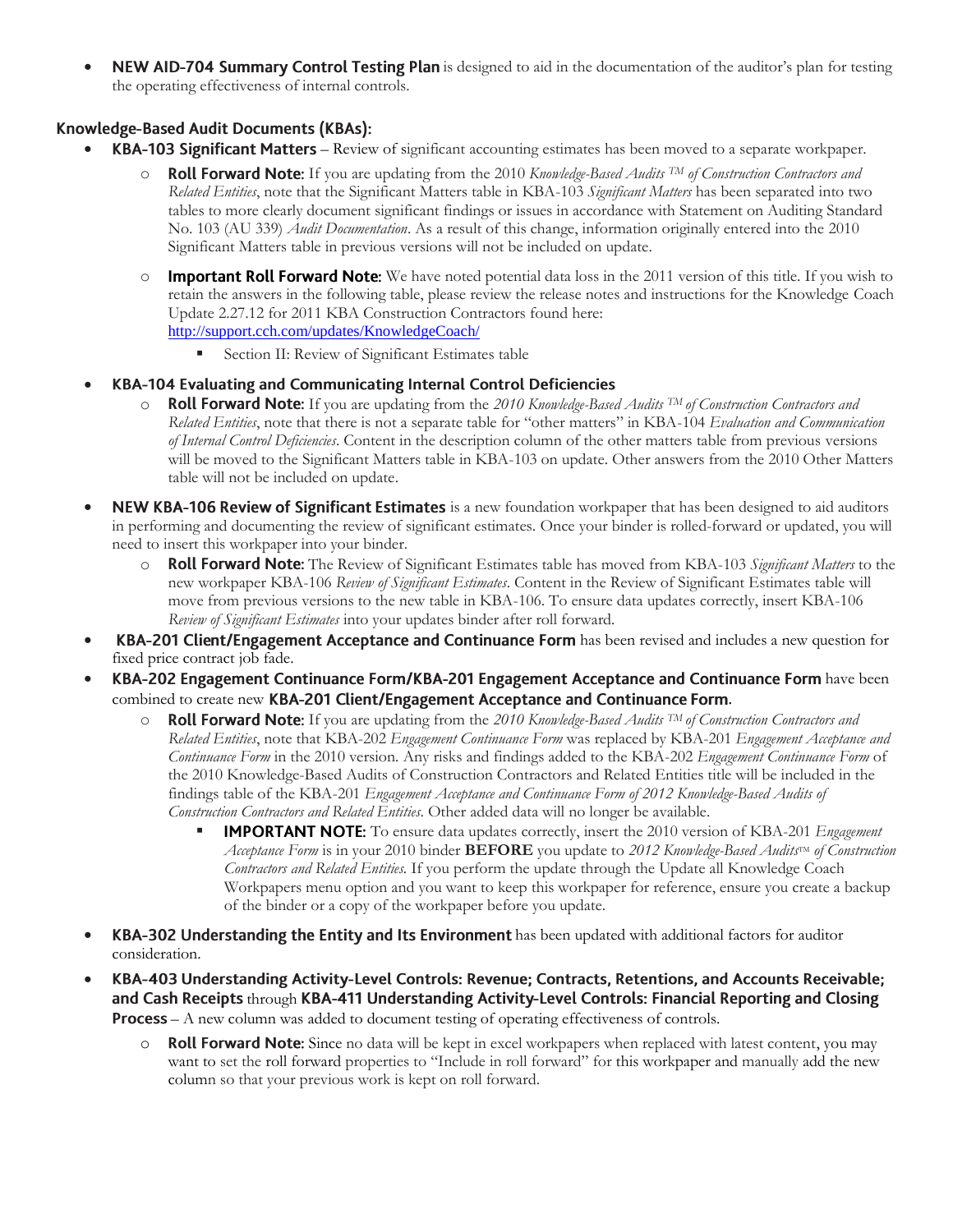- KBA-901 Financial Statement Disclosures Checklist The disclosures checklist assists the auditor in ensuring that the client has properly reported, presented, and disclosed its financial statement activity in accordance with GAAP. The checklist follows the FASB Accounting Standards Codification format and is current through September 30, 2011. An industry specific section for construction contractors and related entities has been included and is designed to supplement the presentation and disclosure requirements in the General U.S. GAAP Financial Statement Disclosures Checklist. This supplement serves as a means to document consideration of the specialized presentation and disclosure requirements for construction contractors and related entities. This checklist reflects guidance throug[h ASU 2011-09](http://www.accountingresearchmanager.com/wk/rm.nsf/0/28B67E4B19884D06862578B10056507D?OpenDocument#_blank)*[, Compensation](http://www.accountingresearchmanager.com/wk/rm.nsf/0/28B67E4B19884D06862578B10056507D?OpenDocument#_blank)— Retirement Benefits—[Multiemployer Plans \(Subtopic 715-80\)](http://www.accountingresearchmanager.com/wk/rm.nsf/0/28B67E4B19884D06862578B10056507D?OpenDocument#_blank)—Disclosures about an Employer's Participation in a Multiemployer Plan*.
	- o If you are updating from the 2010 *Knowledge-Based Audits TM of Construction Contractors and Related Entities or* 2011 *Knowledge-Based Audits TM of Construction Contractors and Related Entities*, note that the formatting of the Disclosure checklist has changed. In the 2012 version, the check list starts as a standard non-public commercial entity checklist and the Construction Contractors and Related Entities specific information is included at the end of the document. Because of this format change, not all of you answers will be updated or roll forward. Please verify your answers are still correct after updating or rolling forward.
	- $\circ$  Important Roll Forward Note: We have noted potential data loss in the 2011 version of this title. If you wish to retain the answers in the following tables, please review the release notes and instructions for the Knowledge Coach Update 2.27.12 for 2011 KBA Construction Contractors found here: <http://support.cch.com/updates/KnowledgeCoach/>
		- Notes to the Financial Statements
		- **•** Other Expenses

# **Correspondence Documents (CORs):**

- **COR-204 Audit Engagement Letter** has been updated to add "material weakness" to the language of the engagement letter and to provide appropriate verbiage for engagements to report on supplementary information under SAS-119.
- NEW COR-211 Communication with Predecessor Auditor Prior to Client/Engagement Acceptance provides a sample letter from successor auditor to predecessor auditor requesting information regarding management's integrity, prior to making the client acceptance decision.
- NEW COR-212 Request from Client to Predecessor Auditor to Release Information to Successor Auditor  $\bullet$ provides a sample letter from client to predecessor auditor asking them to release information and respond to successor auditor inquiries.
- COR-816 Request for Confirmation of Lease Agreement has been updated with a new Practice Point to provide information about the provisions of Proposed Accounting Standards Update or Exposure Draft (ED), *Leases* (Topic 840).
- COR-901 Management Representation Letter has been updated to reflect representations regarding supplement and required other additional language as addressed in SAS-118, 119, and 120.
- NEW COR-906 Management Representation Letter: Interim Review of Financial Information-Short Form provides a sample "short form" management representation letter designed to provide guidance related to procedures for obtaining management representations in connection with a review of interim financial information.
- NEW COR-907 Management Representation Letter: Interim Review of Financial Information-Long Form provides a sample "long form" management representation letter designed to provide guidance related to procedures for obtaining management representations in connection with a review of interim financial information.

# **Auditor's Reports (RPTs):**

- RPT-901 Unqualified Opinion: Single-Year Financial Statements through RPT-985 Disclaimer of Opinion: Separate Report on Supplementary Information in Relation to the Financial Statements as a Whole-Adverse **Opinion on the Financial Statements** have been reorganized by opinion type and updated throughout to reflect changes in standards, where applicable, and update or add new practice points addressing clarified standards.
- NEW RPT-986 Report on Condensed Financial Information Presented on Comparative Basis with Interim  $\bullet$ Financial Information as of a Subsequent Date That Is Accompanied by the Auditor's Review Report provides a sample report on a review of interim financial information, when the interim financial information also includes condensed, audited information from a prior period.
- NEW RPT-987 Report on a Review of Interim Financial Statements provides a sample report on a review of interim financial information, single year.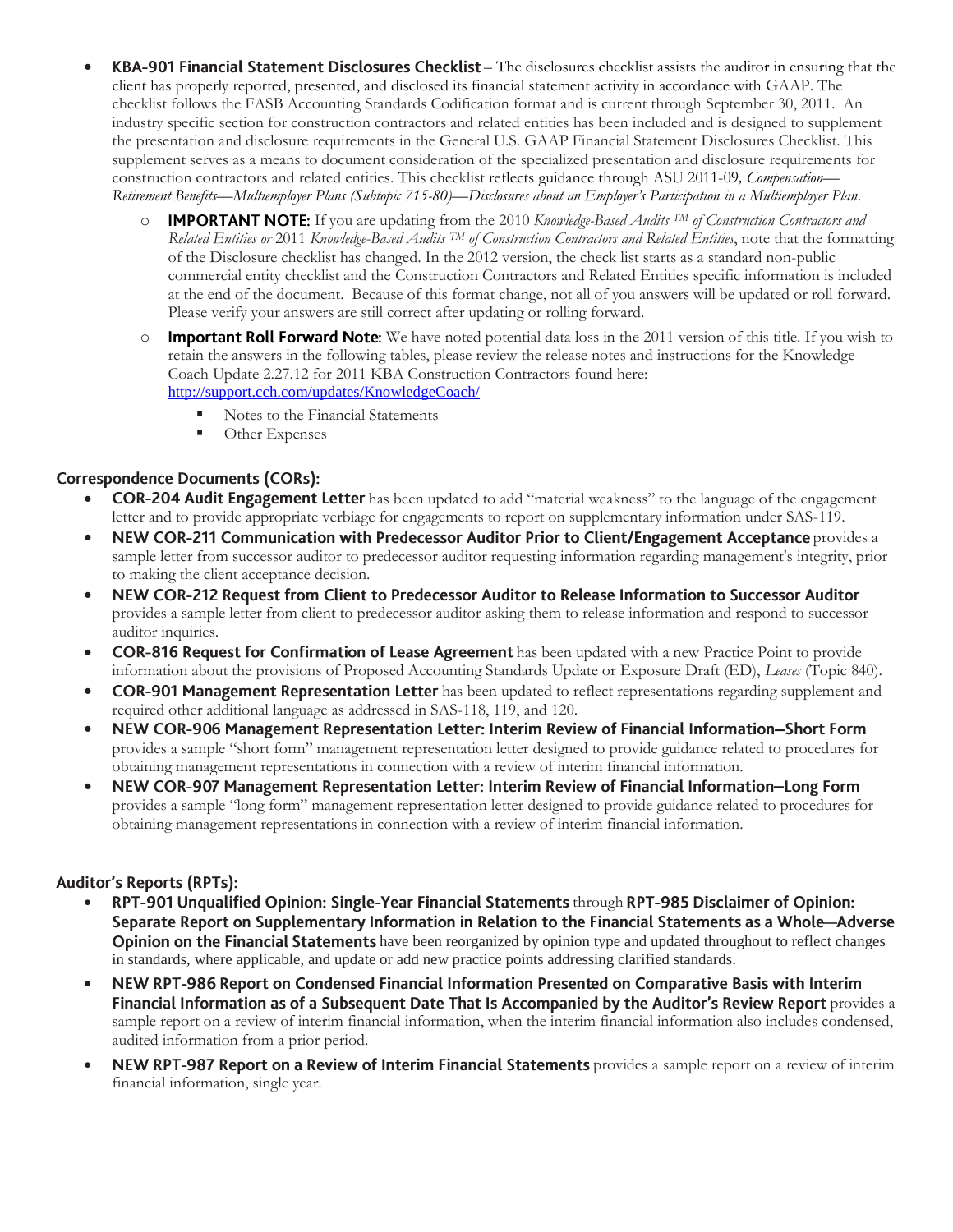• NEW RPT 988 Report on a Review of Interim Financial Statements-Reference to Other Auditor provides a sample report on a review of interim financial information, when the auditor references the work of another auditor.

### **Resource Documents (RESs):**

- RES-001 Knowledge-Based Audit Methodology Overview has been updated to provide information regarding the Auditing Standards Board's Clarity Project and, where applicable, to reflect organizational and instructional changes noted above. It also provides additional discussion of construction and contractor-specific topics, such as the nature of the construction industry, including audit risk and considerations related to the unique risks of construction contractors (for example, uncompleted contract issues for job gain or fade considerations), management estimates, inherent risk issues, internal controls important to the construction industry, and how to group and evaluate them.
- $\bullet$ NEW RES-010 2012 Construction Contractors and Related Entities Title Overview for Knowledge Coach Users has been added as a reference document for the workpaper update information, along with list of related workpapers for the title.
- NEW RES-QCA Meeting Quality Control Standards Using KBA Audit Tools has been added as a reference document.

### In addition, forms and practice aids throughout have been updated, where applicable, to take into account:

New literature, standards, and developments applicable to construction contractors and related entities are reflected in the following current audit and accounting guidance:

Statements on Auditing Standards (SASs):

- SAS-118, *Other Information in Documents Containing Audited Financial Statements*
- SAS-119, *Supplementary Information in Relation to the Financial Statements as a Whole*
- SAS-120, *Required Supplementary Information*
- SAS-121, *Revised Applicability of Statement on Auditing Standards No. 100—Interim Financial Information*
- SAS-122, *Statements on Auditing Standards: Clarification and Recodification*
- SAS-123, *Omnibus Statement on Auditing Standards—2011*
- SAS-124, *Financial Statements Prepared in Accordance with a Financial Reporting Framework Generally Accepted in Another Country*

AICPA Statement on Quality Control Standards No. 8 (SQCS-8), *A Firm's System of Quality Control (Redrafted)*

<span id="page-4-0"></span>FASB Accounting Standards Codification (through September 30, 2011)

# Additional Information on Knowledge Coach and the KBA Methodology

# **KBA Methodology**

The Knowledge-Based Audit (KBA) Methodology allows the results of one set of procedures to become the input for the next. The key components of the KBA Methodology include:

- An **Overview** that guides auditors through the new methodology.
- Customizable **Audit Programs** that take auditors through related steps and procedures.
- **Practice Aids** to help auditors complete steps or processes outlined in the Knowledge-Based Audit documents and Audit Programs.
- Auditor's Reports that provide a variety of sample auditor's opinions on audited financial statements.
- **Correspondence** documents that provide sample letters to be used to comply with GAAS requirements and in many other common situations.
- Knowledge-Based Audit documents, integral to the risk assessment and overall audit processes, which contain steps and procedures required by GAAS.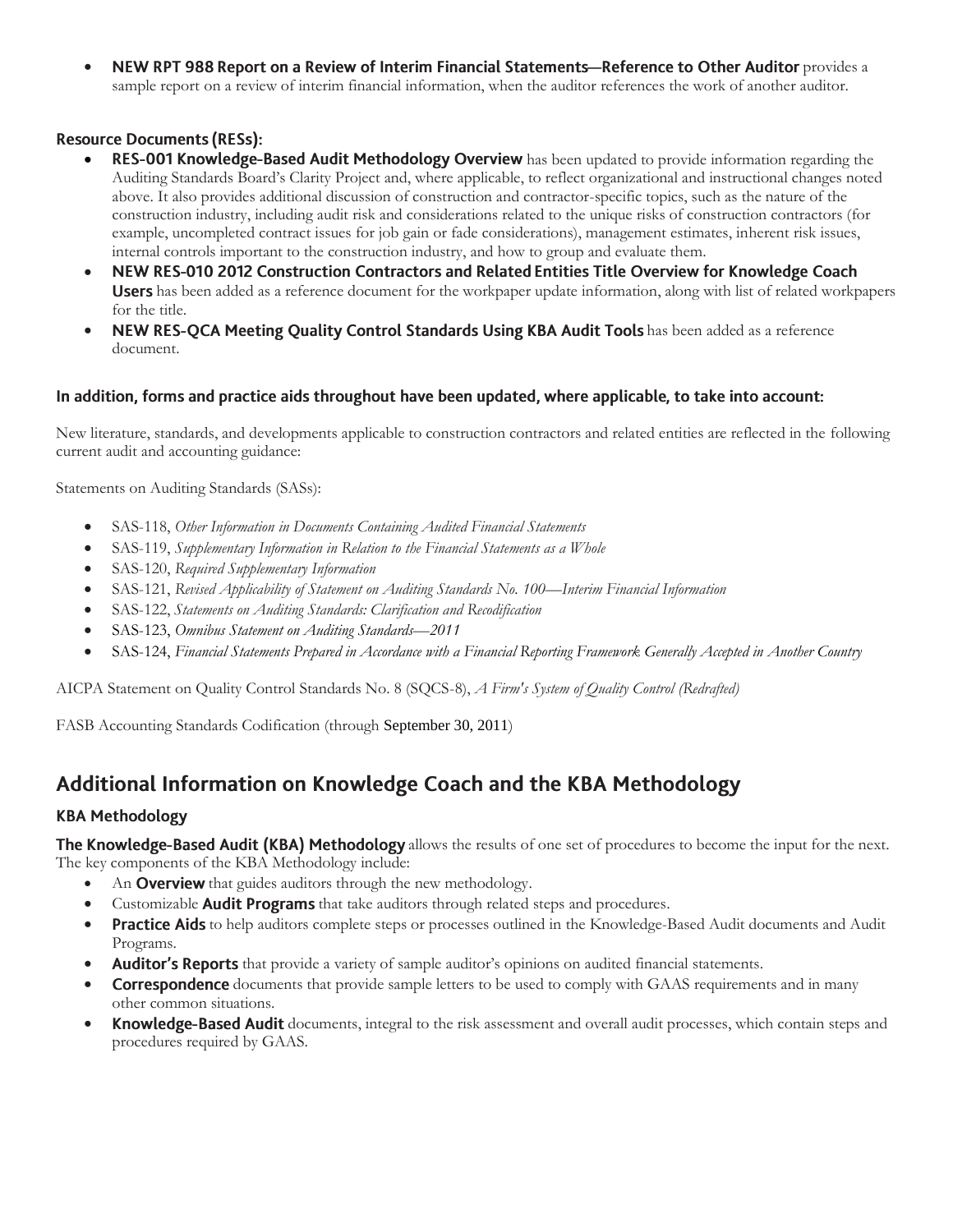Risk Assessment Standards - The practice aids and tools in the 2012 Edition of Knowledge-Based™ Audits of Construction **Contractors and Related Entities** are designed around the AICPA's risk assessment standards to assist auditors of construction contractors and related entities by:

- Facilitating compliance with GAAS
- Encouraging more effective audits through tailored audit programs and comprehensive practice aids
- Helping auditors to focus on and respond to identified audit risks
- Enhancing audit documentation.

# ProSystem fx® Knowledge Coach

**ProSystem fx<sup>®</sup> Knowledge Coach** functionality allows auditors to use the Knowledge-Based-Audit methodology more efficiently by eliminating the need for duplicate entry of the same information, tailoring audit documentation to each particular engagement, and documenting the link between risks identified and procedures performed. AUD-100 Tailoring Question Workpaper is a document in Knowledge Coach that presents engagement-level questions designed to aid in tailoring the engagement documentation to fit each client. Completing the questions helps the auditor avoid duplication and unnecessary workpapers.

Before you begin your audit, please review the guidance in **AUD-101 Overall Audit Program**. This workpaper is intended to be your road map through a Knowledge-Based Audit methodology. You should start your audit with **AUD-100 Tailoring Question** Workpaper and AUD-101 Overall Audit Program.

Risks can be captured via the Risk Summary task pane from any Knowledge Coach workpaper by the current editor of KBA-502 **Summary of Risk Assessments**. This allows the user to continuously assess risks during the engagement. Several workpapers prompt the consideration of the presence of risks, but the Risk Summary task pane must be used to document those risks. All documented risks flow to the Risk Summary. To ensure risks show in findings tables, make sure to check the "workpaper identified in" field of the Risk pane.

**Information Flow** helps cut down on the time spent duplicating information across forms. In addition, the flow of consistent information ensures that information and updates to information are not missed between workpapers. Drill-down functionality helps the user navigate quickly to the source of the information, aiding in the review of the audit file.

**Diagnostics** help you keep track of unresolved issues like unanswered questions, incomplete risks, program steps not linked to risks or relevant assertions, missing workpaper, and more. Diagnostics now show when a form table has not been answered (i.e. tables in KBA-101 Overall Audit Strategy that are added by the tailoring questions in AUD-100 Tailoring Question Workpaper).

Links to Accounting Research Manager (ARM) - If you subscribe to an ARM library that includes audit content, you can link directly to source material from Resources within Knowledge Coach documents. These links have been updated to reference to the standards under the FASB Accounting Standards CodificationTM. Also, if you subscribe to the *Knowledge-Based Audit of Construction Contractors and Related Entities Guide* on ARM, you can take advantage of brand new links to the audit guide material from within the Knowledge Coach documents.

Interpretive Guidance is integrated into each Knowledge Coach template through the Tips view of each new task pane. Informational features include Practice Points, Examples, Optional Workpapers, and Resources to help auditors work more effectively and efficiently. We have also added the ability to navigate from Resources within a document or the tip pane directly to CCH's Accounting Research Manager and industry audit guides by simply clicking on the Reference.

### **Important Notes**

If you are updating from the 2011 Knowledge-Based Audits<sup>™</sup> of Construction Contractors and Related Entities, you must install Knowledge Coach 1.8 or higher to ensure that your content updates correctly. We advise you to install Knowledge Coach 1.10.5 before updating to the 2012 Knowledge Based Audits of Construction Contractors and Related Entities. Knowledge Coach 1.10.5 ensures that rows and sub-rows are not hidden in your updated content. For more information on Knowledge Coach 1.10.5, and the tables and rows where this issue can occur when updating to 2012 Construction Contractors and Related Entities, review the Release Notes and associated Knowledge Base article at the following link: http://support.cch.com/answerdoc.aspx?id= sw35816

- Save changes to workpapers before closing the workpaper or the binder to ensure data is correctly updated.
- If your Current Editor Knowledge Coach MS Word workpapers become read-only or crashes, please do the following
	- o Keep the binder with the affected workpapers open.
	- o Contact Customer Service at 1-800-PFX-9998, option 4 to obtain a repair utility.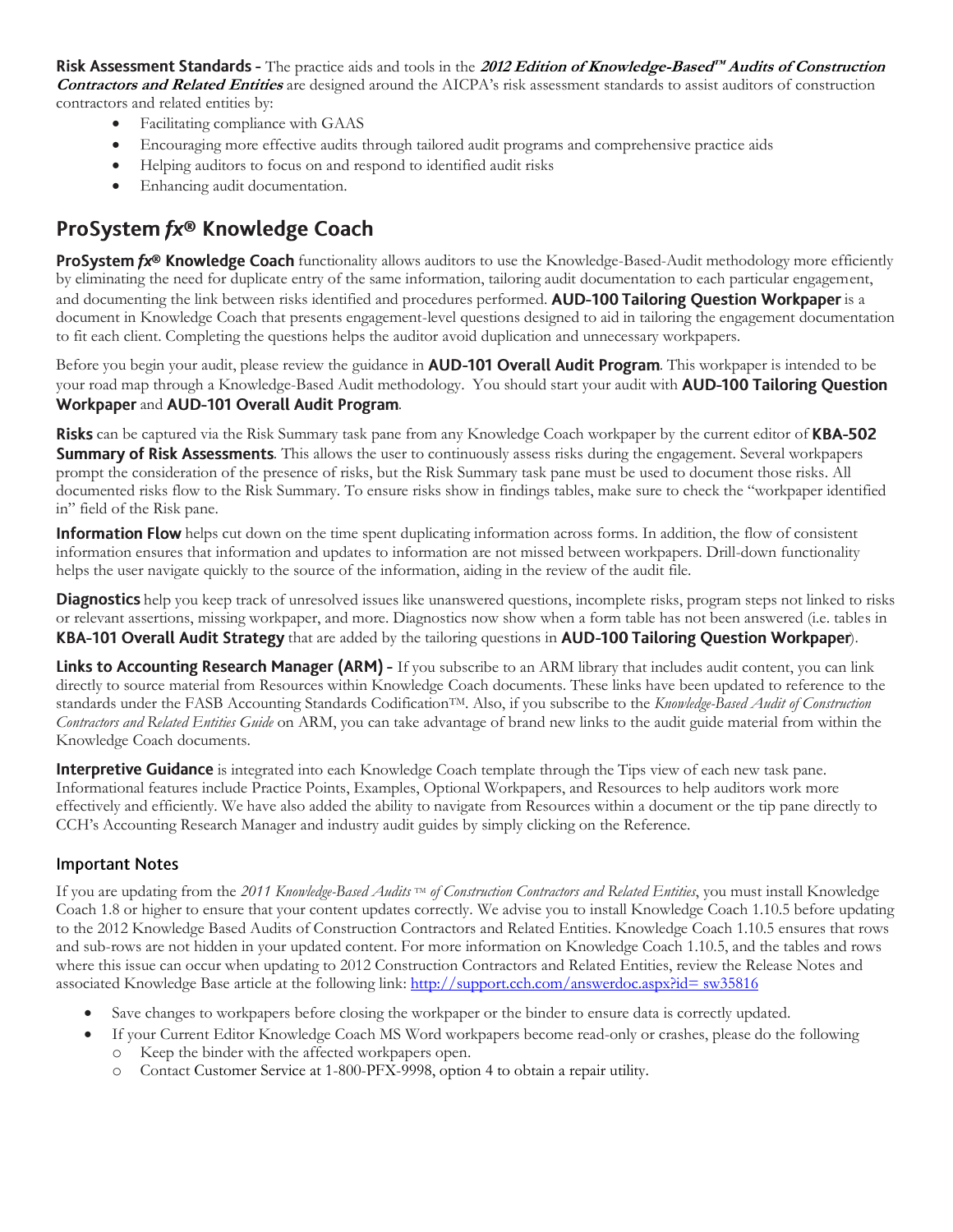Knowledge Coach cannot be used within the Shared File Room (SFR) feature of Engagement. However, Knowledge Coach workpapers can be shared across team members through check in, check out, workpaper assignment, synching to the central file room, and through peer-to-peer synch in the same way that other Engagement workpapers are shared.

# **System Requirements**

- This title MUST be used with ProSystem *fx* Engagement version 6.8 and higher. If you are upgrading from ProSystem *fx*  Engagement 6.0, 6.1, 6.1.2, or 6.5 please contact Technical Support at 1-800-PFX-9998, option 4 for detailed instructions.
- A minimum of 2GB of RAM is required for optimal performance when opening and navigating through ProSystem *fx*  Knowledge Coach documents.

# **Download Instructions**

Download the 2012 *Knowledge-Based Audits<sup>TM</sup> of Construction Contractors and Related Entities* from the **ProSystem fx Knowledge Coach Updates** section of the ProSystem  $f_X$  Engagement Support Web site at the following URL:

http://support.cch.com/updates/KnowledgeCoach, then select the Knowledge Coach Series and Download file link next to the 2012 Knowledge-Based Audits of Construction Contractors and Related Entities. Occasionally, the content package file (.KCP) will download with the extension changed to .ZIP. If this occurs, please change the extension of the downloaded file to KCP using all capital letters.

**Important:** ProSystem  $f_X$  Engagement version 6.8 or higher must be installed in order to install this Knowledge Coach title. Additional requirements include Microsoft Office 2007, Microsoft Office 2003 Primary Interop Assemblies (PIA), and Visual Studios 2005 Tools for Office Second Edition Runtime (VSTOR).

The following 2012 Knowledge-Based Audits of Construction Contractors and Related Entities (2/17/12).KCP download is a proprietary file that must be installed from within Engagement. Save this KCP file to a location on your local drive, extract it, and follow the Installation Instructions below.

#### Installation Instructions

Once you have downloaded your Knowledge Coach title, you will need to add it to the list of titles within ProSystem *fx* Engagement. The only additional system requirement is approximately 75MB of disk space to store your Knowledge Coach program content files. Please refer to the ProSystem *fx* Engagement with Knowledge Coach Release Notes for any other system requirements.

After downloading the *2012 Knowledge-Based Audits of Construction Contractors and Related Entities,* do the following:

- 1. Launch the ProSystem *fx* Engagement Workpaper Management application so that the Local File Room is displayed. Select Tools > Knowledge Coach Titles. The Knowledge Coach Titles window displays.
- 2. Choose Add Title.
- 3. Browse to the title package file (\*.KCP) that you previously downloaded and extracted from the ProSystem *fx* Knowledge Coach Support Web site.
- 4. Choose **Open**. The system will display a progress indicator while the title package is added. You will receive a message that the title has been successfully installed once the process is complete.

Once the title is added, you must release it so that other staff members in your firm can use it. You may also wish to "unrelease" previous versions of the title.

To unrelease a title:

- 1. Select a previous version of the KBA Construction Entities title
- 2. Choose **Unrelease Title**. The date will be removed from the *Date released* column and staff members that do not have the staff group property rights to insert unreleased titles will not be able to insert the unreleased titles into a binder.

Note: You can determine this access in the ProSystem fx Engagement Admin module by selecting a staff group and choosing **File > Properties > Content** "Insert Knowledge Coach workpapers from unreleased titles" option.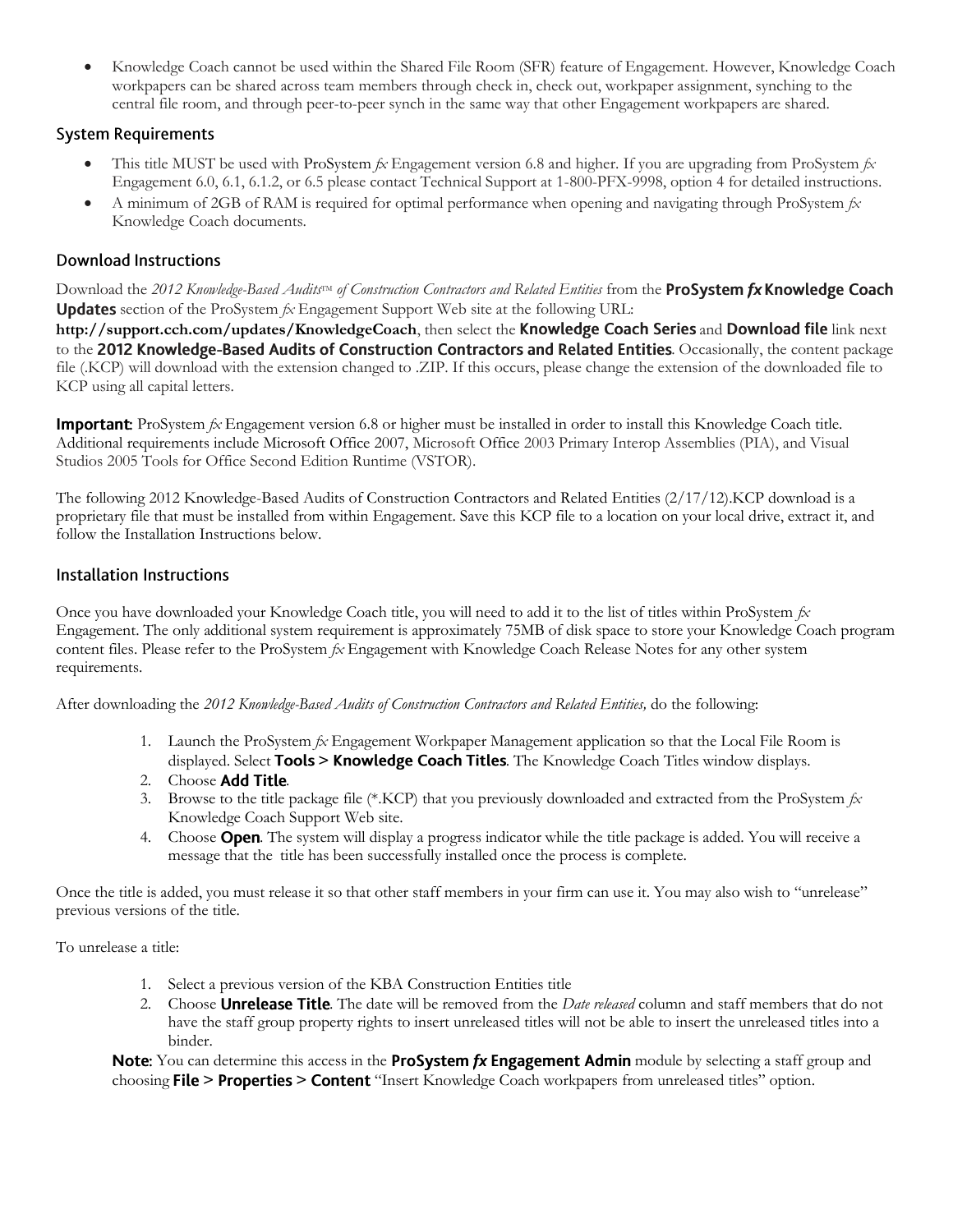To release a title:

- 1. Select a Knowledge Coach title in the list that has been added but is not yet released.
- 2. Choose **Release Title**. The current date and time will be displayed in the *Date released* column, and the status will change to "Released."

Note: You must add and assign a Knowledge Coach module as well as the Knowledge Tools title license in the ProSystem *fx* Engagement Administrator before using the workpapers.

**Important:** Once the 2012 *Knowledge-Based Audits of Construction Contractors and Related Entities* title is added and released, it will be automatically deployed to other staff members when they login to the "Office" location, or when they synchronize a binder that contains Knowledge Coach workpapers from this title.

### **Online Permission Key**

Permission key files may be downloaded from our Web site at **http://tax.cchgroup.com** or when adding or updating the new licenses within ProSystem *fx* Engagement with Knowledge Coach version 6.8 and higher. After updating the license file in the ProSystem *fx* Engagement Admin module, licenses must be assigned to the staff who will use 2012 *Knowledge-Based Audits*™ of *Construction Contractors and Related Entities*.

If you have not already established a Single Sign-on (SSO) account with Customer Service, we urge you to do so at this time.

Permission keys are no longer generally distributed via floppy diskette. You can choose to continue receiving the diskette by going to **http://tax.cchgroup.com/pfxsupport**, clicking the Firm Administration link, and making the appropriate selection (SSO access is required), or by contacting Customer Service at 1-800-PFX-9998, option 4.

### **Accounting Research Manager**

CCH's Accounting Research Manager is the most comprehensive, up-to-date, and objective online database of financial reporting literature. It includes all authoritative and proposed accounting, auditing, and SEC literature, plus independent, expert-written interpretive guidance.

Our Weekly Summary email newsletter highlights the key developments of the week, giving you assurance that you have the most current information. It provides links to new FASB, AICPA, SEC, EITF, and IASB authoritative and proposal-stage literature, plus guidance from financial reporting experts.

Our team of content experts updates the system on a daily basis, so you can stay as current as possible. What's more, our experts attend critical standard-setting meetings and summarize the results for you, which means you'll learn of newly released literature and deliberations of current financial reporting projects as soon as they occur! Plus, you'll benefit from their easy-to-understand technical translations. Our expert's interpretations clearly lay out what the rules mean from your perspective.

Newly available is the Knowledge-Based Construction Contractors and Related Entities, an audit guide that helps you comply with the AICPA's risk assessment standards and has incorporated the Knowledge-Based Audit methodology. The primary objective of the guide is to provide practitioners with an effective approach for conducting audits of construction contractors and related entities. This publication supplements and complements the KBA documents that are available in Knowledge Coach.

With Accounting Research Manager, you maximize the efficiency of your research time, while enhancing your results. Learn more about our content, our experts, and how you can request your free trial by visiting

**http://www.accountingresearchmanager.com**. You can also access the Accounting Research Manager Web site by selecting the item in ProSystem *fx* Engagement from the Guidance tab on the Shortcuts bar in the Binder window.

# Links to Accounting Research Manager (ARM)

As indicated above, subscribers to an Accounting Research Manager library that includes source content can link directly to source material from references within Knowledge Coach workpapers. These links have been updated to reference the new Codification released by the FASB and available on ARM. The Codification on ARM is fully integrated with U.S. and international accounting standards, other non-authoritative materials, and industry leading interpretive guidance.